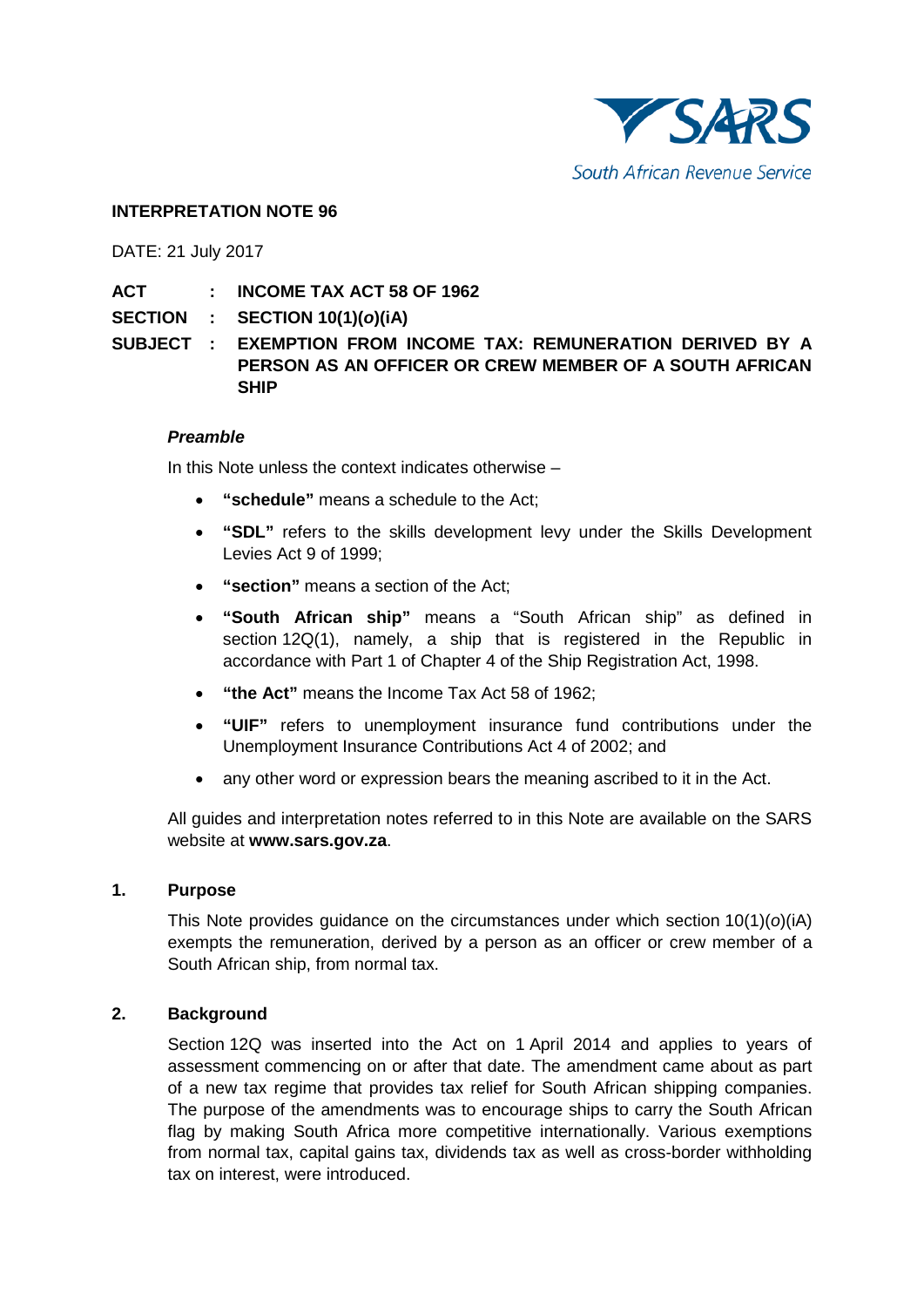Section 10(1)(*o*)(iA) was introduced simultaneously, to exempt any form of remuneration received by or accrued to any officer or crew member of a South African ship, which is mainly engaged in international shipping or fishing outside the Republic, regardless of the period or periods spent abroad. Amounts qualifying for exemption will not form part of remuneration, and would thus not be subject to the deduction or withholding of employees' tax.<sup>[1](#page-1-0)</sup>

The issue of double taxation and the application of various double tax treaties are not discussed in this Note, since the application of double taxation varies from treaty to treaty.

#### **3. The law**

The relevant sections of the Act are quoted in **[Annexure](#page-9-0) A**. A table displaying the comparisons between sections  $10(1)(o)(i)$ ,<sup>[2](#page-1-1)</sup>  $10(1)(o)(i)$  and  $10(1)(o)(ii)^3$  $10(1)(o)(ii)^3$  insofar as the application of an exemption from foreign employment services, is set out in **[Annexure](#page-12-0) B**.

# **4. Section 10(1)(***o***)(iA) analysis**

#### **4.1 Remuneration**

Section 10(1)(*o*)(iA) exempts from normal tax any form of remuneration that is derived by a person as an officer or crew member of a South African ship. The remuneration that qualifies for exemption is wide, being any "remuneration" as defined in paragraph 1 of the Fourth Schedule.

The word "derived" is not defined in the Act. In *Port Elizabeth Municipality v Union Government (Minister of Railways and Harbours)*[4](#page-1-3) Innes CJ said the following regarding the use of the word "derived" in the Cape Municipal Ordinance, 10 of 1912:

"The expression 'from which revenue is derived' does not present much difficulty. In *Commissioner of Taxes v Kirk* (1900 AC 588) the question arose whether certain income was 'derived from lands of the Crown held under lease,' and in the judgment of the Privy Council it was remarked that 'their Lordships attach no special meaning to the word "derived" which they treat as synonymous with arising or accruing.' To fall within the language of the proviso the revenue must flow or accrue directly from the building. The income of a trading business is not derived from the shop in which it is carried on, but from the sales there transacted. If, however, a charge were made for storing goods in the shop, the revenue thus accruing would be derived from the building – for it would flow directly from its use."

(Emphasis added.)

In context, this means that, in order for the exemption to apply, there must be a causal connection between the remuneration received and the person's role as an officer or crew member on the ship. Any remuneration derived outside the Republic

<span id="page-1-0"></span><sup>&</sup>lt;sup>1</sup> As required by paragraph 2(1) of the Fourth Schedule.

<span id="page-1-1"></span><sup>2</sup> See Interpretation Note 34 (Issue 2) dated 31 January 2017 "Exemption from Income Tax: Remuneration Derived by a Person as an Officer or Crew Member of a Ship" for a discussion on the operation of section 10(1)(*o*)(i).

<span id="page-1-2"></span> $3\degree$  See Interpretation Note 16 (Issue 2) dated 31 January 2017 "Exemption from Income Tax: Foreign Employment Income" for a discussion on the operation of section 10(1)(*o*)(ii).

<span id="page-1-3"></span> $4$  1918 AD 237.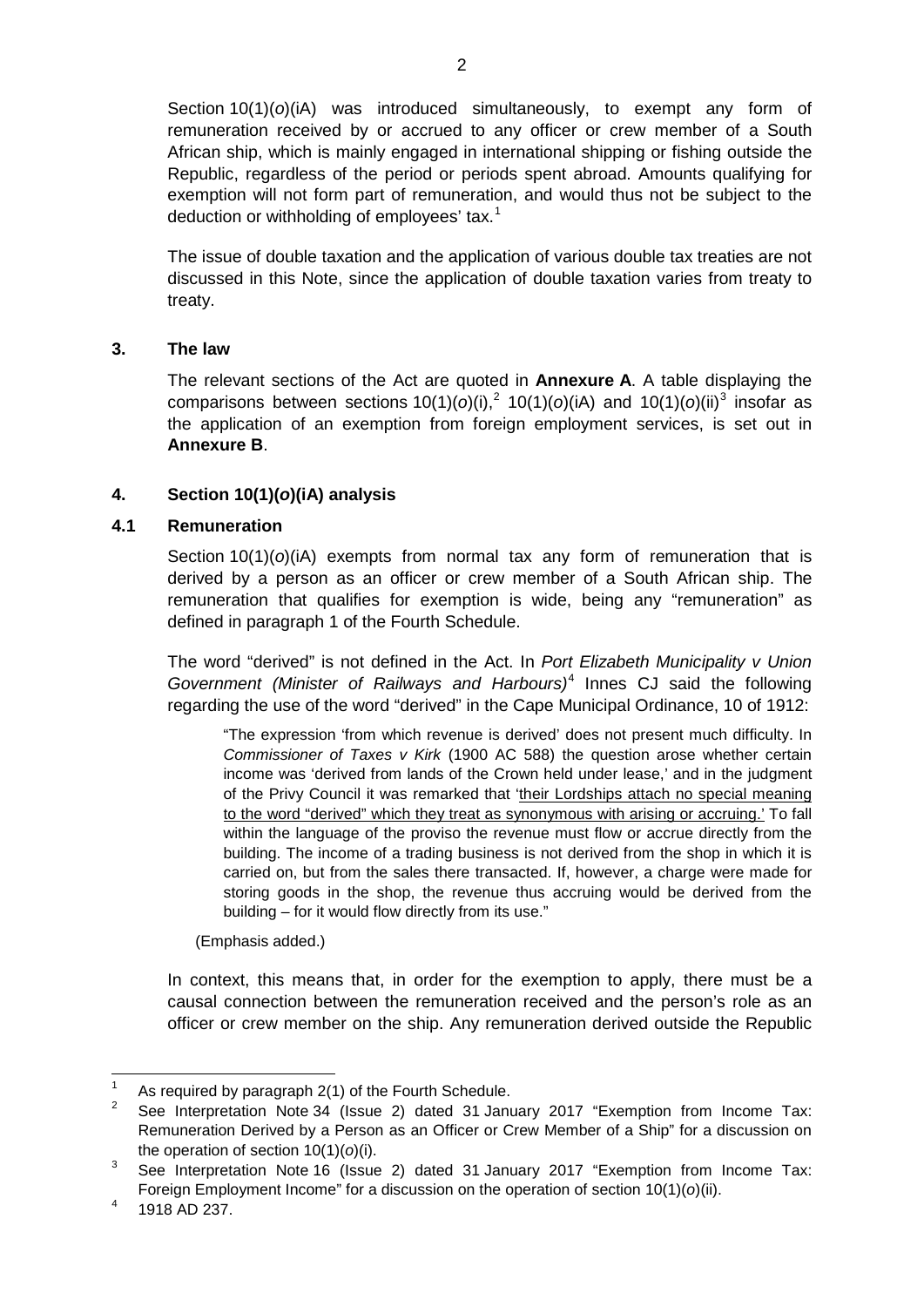other than as an officer or crew member of a ship, does not qualify for exemption under this provision.

The remuneration that is covered by the exemption relates to remuneration derived by a person during a year of assessment.<sup>[5](#page-2-0)</sup>

# **Example 1 – Exemption of remuneration earned during a year of assessment**

*Facts:*

B accepts a contract to render services on a South African ship, a cruise liner, which is mainly engaged in international shipping. [6](#page-2-1) B left on 1 February 2015 aboard the cruise liner to the Caribbean Islands for three months. The cruise liner stopped at the port of San Juan, Porte Rico and returned to the Republic on 30 April 2015. During this time, B derived remuneration of R35 000 per month. B also earned interest income of R50 000 for the 2016 year of assessment as a result of a capital sum invested in ABC Bank in South Africa. For the months of July and August 2015, B earned remuneration of R15 000 per month as the manager of a restaurant in South Africa.

# *Result:*

B meets the requirements of section 10(1)(*o*)(iA)(*aa*). B is a crew member on a South African ship that is mainly engaged in international shipping (see below for a full discussion of all the requirements). The remuneration earned in respect of B's employment on the ship will be exempt from normal tax. During the 2015 year of assessment, B's remuneration of R35 000 (for the month of February 2015) will be exempt. During the 2016 year of assessment, B's remuneration of R70 000 (R35 000 per month for each of March and April 2015) is exempt.

The remuneration earned as a manager of the restaurant in South Africa does not qualify for the exemption, as it was not derived as an officer or crew member aboard a ship. The interest income earned in South Africa will also not qualify for exemption under section 10(1)(*o*)(iA), since it is not "remuneration" as defined in the Fourth Schedule.<sup>[7](#page-2-2)</sup> Both amounts that do not qualify for exemption will thus be subject to normal tax.

# **4.2 Any person as an officer or crew member**

The person must be an officer or crew member aboard a ship. Income earned by passengers or business persons (for example, owners of concessionary shops or restaurants on a cruise ship) whilst aboard the ship will not qualify for the exemption under section 10(1)(*o*)(iA).

Independent contractors do not earn "remuneration" as defined in the Fourth Schedule<sup>[8](#page-2-3)</sup> and do not qualify for the exemption. A person must therefore be an

<span id="page-2-0"></span> $\frac{5}{6}$  As defined in section 1(1).

<span id="page-2-1"></span><sup>&</sup>lt;sup>6</sup> See **4.3.1** for a discussion on international shipping.

<span id="page-2-2"></span><sup>&</sup>lt;sup>7</sup> It may qualify for the local interest exemption under section 10(1)(i).

<span id="page-2-3"></span>Amounts paid or payable to persons carrying on an independent trade are excluded from the definition of "remuneration" in paragraph 1 of the Fourth Schedule, under paragraph (ii) of the exclusions to that definition.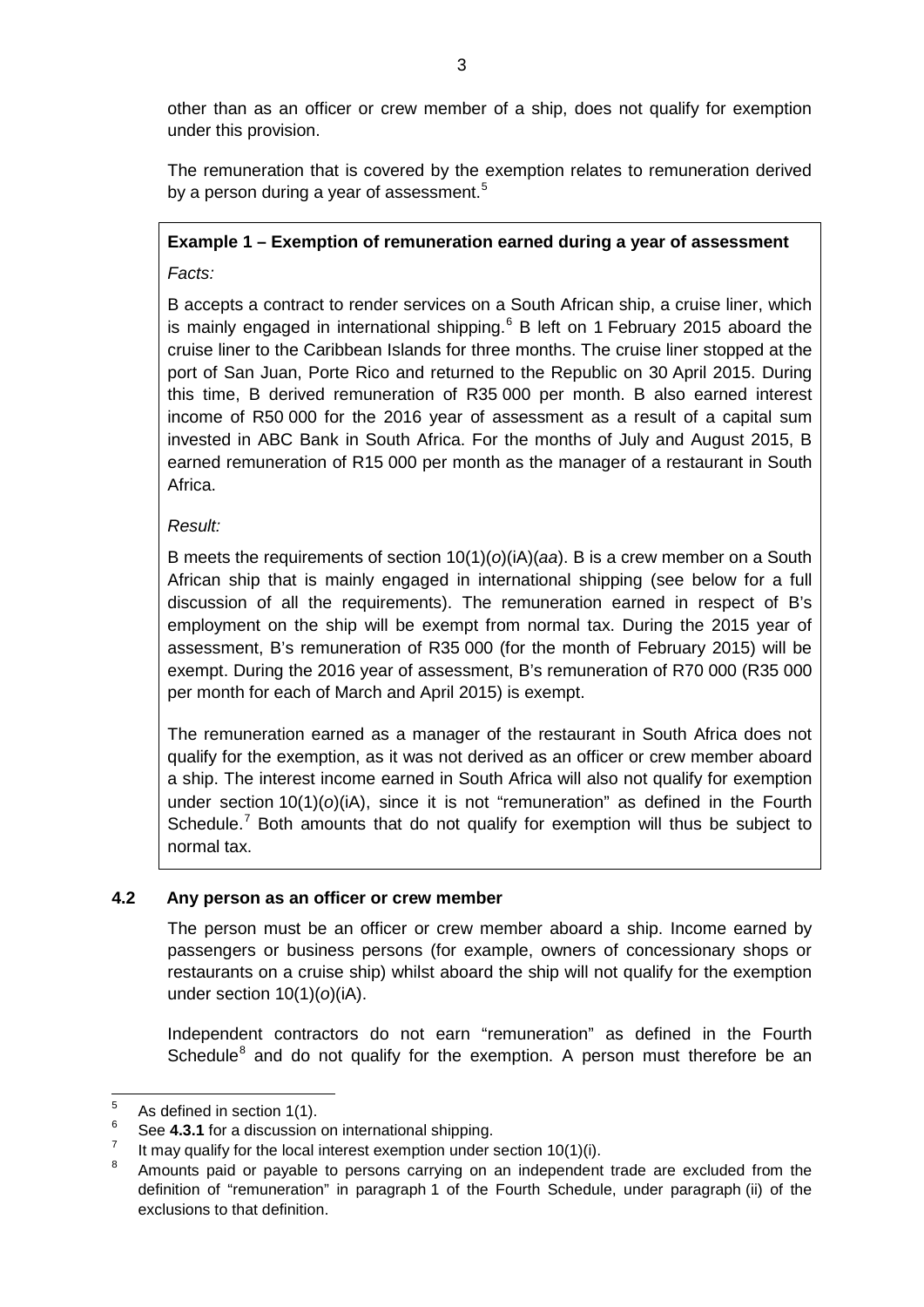employee in order to qualify. A person cannot be an officer or crew member aboard a ship without also being an employee.<sup>[9](#page-3-0)</sup>

#### **4.3 Qualifying ships**

#### <span id="page-3-9"></span>**4.3.1 South African ship mainly engaged in international shipping**

The exemption<sup>[10](#page-3-1)</sup> applies if the ship is a South African ship and is mainly engaged in "international shipping" as defined in section 12Q(1).

Section 12Q(1) defines "international shipping" as "the conveyance for compensation of passengers or goods by means of the operation of a South African ship mainly engaged in international traffic."

The words "international traffic" are not defined in the Act. They must therefore be given their ordinary meaning, taking into account the context in which they are found, the ordinary rules of grammar and syntax, and their ostensible purpose.<sup>[11](#page-3-2)</sup>

In the context of section 12Q, the word "international" as an adjective means "existing or occurring between nations"<sup>[12](#page-3-3)</sup> or "of, concerning, or involving two or more nations or nationalities.",<sup>[13](#page-3-4)</sup> whilst "traffic" means "the movement of ships, trains or aircraft",<sup>[14](#page-3-5)</sup> "the movement of vehicles, people etc., in a particular place or for a particular purpose: sea traffic"<sup>[15](#page-3-6)</sup> or "[t]he passing to and fro of people, animals, vehicles and vessels along a transportation route.".<sup>[16](#page-3-7)</sup>

"International traffic" is therefore the movement of a ship between the Republic and a foreign nation, or between two foreign nations, or between ports in a foreign nation.

Passenger ships that do not transport passengers from one port to another, such as cruise ships, do not qualify as operating in "international traffic" if they set sail from and return to a port in the Republic, even if part of the cruise may take place outside of South African waters.

The word "mainly" means a quantitative measure of more than  $50\%$ .<sup>[17](#page-3-8)</sup> The ship must be engaged in international traffic, when compared to domestic conveyance, more than 50% of the time.

The transportation of passengers or goods must be for compensation otherwise the exemption will not apply. This means the ship should be a South African merchant ship, such as a cruise ship, passenger liner or cargo ship, which travels outside the

<span id="page-3-0"></span><sup>&</sup>lt;sup>9</sup> This is confirmed by the provisions of the Merchant Shipping Act 57 of 1951. For more information on employees and independent contractors, see Interpretation Note 17 (Issue 3) dated 31 March 2010 "Employees' Tax: Independent Contractors".

<span id="page-3-1"></span><sup>10</sup> Under section 10(1)(*o*)(iA)(*aa*).

<span id="page-3-3"></span><span id="page-3-2"></span><sup>11</sup> *Natal Joint Municipal Pension Fund v Endumeni Municipality* 2012 (4) SA 593 (SCA).

<sup>12</sup> Concise Oxford English Dictionary. Edited by Catherine Soanes, Angus Stevenson. 11th ed. rev. New York: Oxford University Press, 2006.

<span id="page-3-5"></span><span id="page-3-4"></span><sup>&</sup>lt;sup>13</sup> Collins English Dictionary. 3rd ed. Glasgow: Harper Collins, 1991. Print.

<sup>14</sup> Concise Oxford English Dictionary. Edited by Catherine Soanes, Angus Stevenson. 11th ed. rev. New York: Oxford University Press, 2006.

<span id="page-3-6"></span><sup>15</sup> Collins English Dictionary. 3rd ed. Glasgow: Harper Collins, 1991. Print.

<span id="page-3-8"></span><span id="page-3-7"></span><sup>&</sup>lt;sup>16</sup> Black's Law Dictionary. Edited by Bryan A. Garner, 9th ed. Thomas Reuters, 2009 [Blacks].

<sup>17</sup> *Sekretaris van Binnelandse Inkomste v Lourens Erasmus (Eiendoms) Bpk* 1966 (4) SA 434 (A).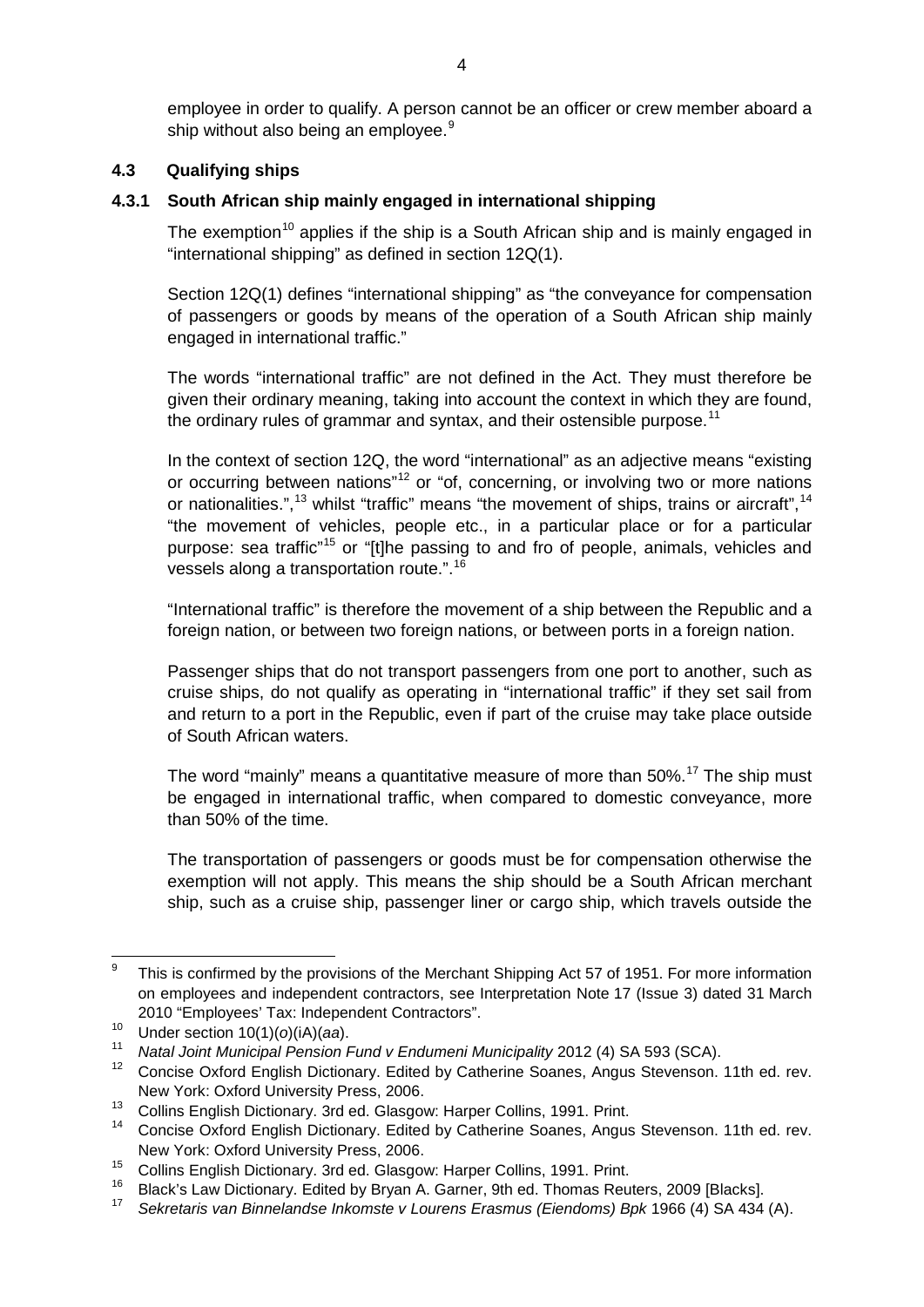Republic (see **[4.4](#page-5-0)**). The mere domestic use of a South African ship *designed* for international voyages will not qualify as international shipping.

The requirement that the South African ship must be mainly engaged in the business of transportation means that, for example, the transportation of fish from a fishing ground to the port by a trawler will not constitute transportation "for compensation" because the trawler is in the business of fishing and not transportation. The provisions of subparagraph (*bb*) may, however, apply (see **[4.3.2](#page-4-0)**).

Officers or crew members employed on a ship, other than a South African ship that is engaged in the international transportation of passengers or goods for reward may still qualify for exemption of their earnings under section 10(1)(*o*)(i)(*aa*), provided the relevant requirements under that section are met.<sup>[18](#page-4-1)</sup>

# <span id="page-4-0"></span>**4.3.2 South African ships mainly engaged in fishing**

The exemption<sup>[19](#page-4-2)</sup> applies if the South African ship is mainly engaged in fishing<sup>[20](#page-4-3)</sup> outside the Republic. The exemption applies to any officer or crew member on the ship, and is not dependent on the activities conducted by the individual, but on the activity of the ship, being mainly fishing outside the Republic (see **[4.4](#page-5-0)**).

# **Example 2 – Aboard a ship mainly engaged in fishing**

*Facts:*

J works as the chef aboard a South African registered ship mainly engaged in fishing outside the Republic. J left aboard the ship on 1 October 2015 and rendered services aboard the ship to 10 November 2015. J received remuneration of R30 000 for the contract.

*Result:*

J meets the requirements of section 10(1)(*o*)(iA)(*bb*). J is a crew member onboard a South African ship that is mainly engaged in fishing outside the Republic. There is no specific "days-test" for the exemption to apply. The remuneration of R30 000 earned for services rendered aboard the ship qualifies for the exemption from normal tax.

The word "mainly" has the same meaning as discussed in **[4.3.1](#page-3-9)**, being a quantitative measure of more than 50%. In the context of this part of the exemption, the ship must be engaged in fishing outside the Republic for more than 50% of the time.

<span id="page-4-1"></span><sup>&</sup>lt;sup>18</sup> See Interpretation Note 34.

<span id="page-4-2"></span><sup>&</sup>lt;sup>19</sup> Under section 10(1)( $o$ )(iA)( $bb$ ).<br><sup>20</sup> The terms "fights" and "fight"

<span id="page-4-3"></span>The terms "fishing" and "fish" are defined in the Marine Living Resources Act, 1998. As that statute, under section 3(1), regulates all fishing vessels and activities in the Republic, and under sections 3(2) and 10 also applies extraterritorially, those meanings will apply to the term "fishing" in section 10(1)(*o*)(iA).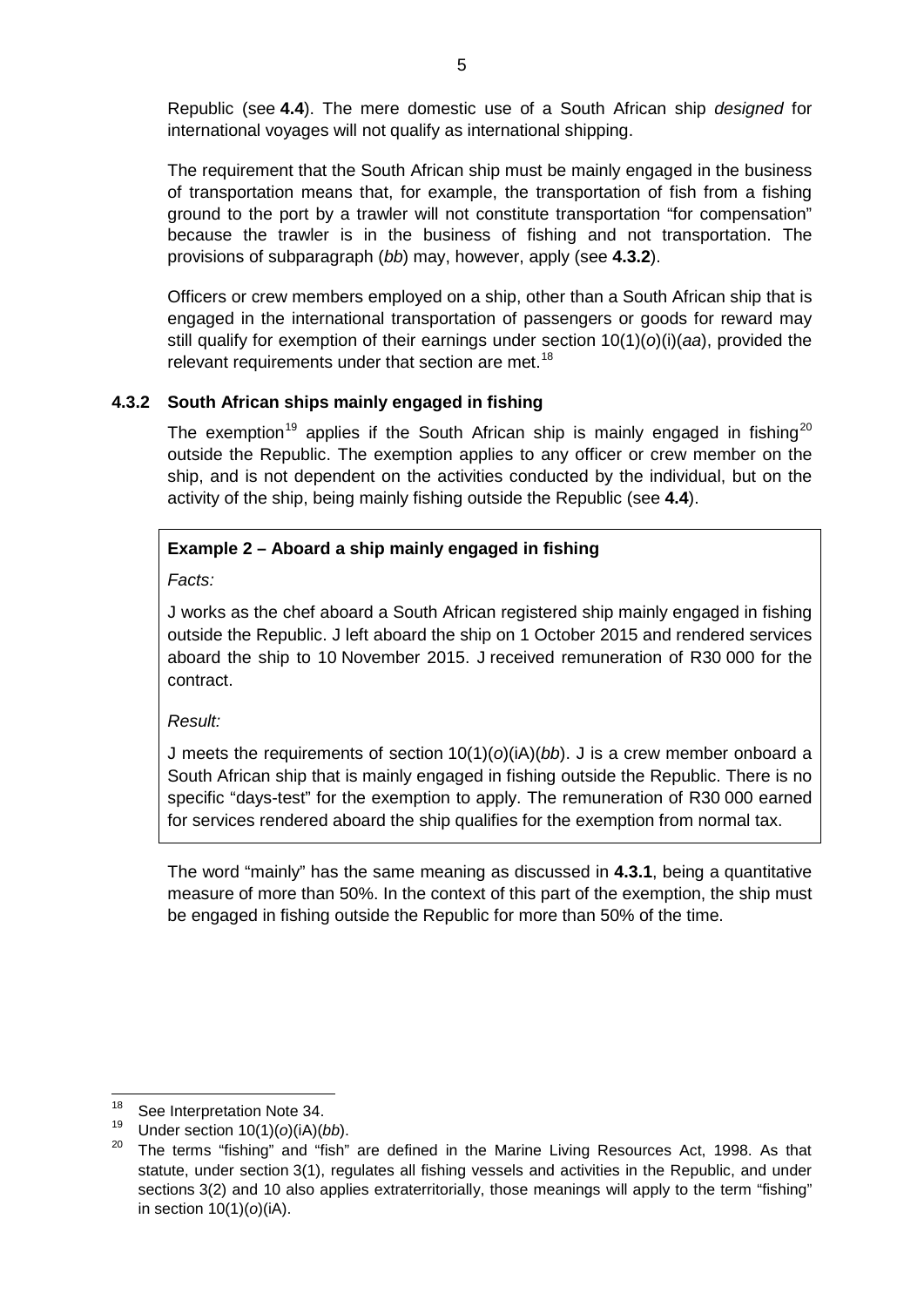# <span id="page-5-0"></span>**4.4 Outside the Republic**

In order to qualify for the exemption, the South African ship must be "outside the Republic". The term "Republic" is defined in section 1(1). The definition encompasses the landmass of South Africa as well as its territorial waters, $^{21}$  $^{21}$  $^{21}$  which is a belt of sea adjacent to the landmass but not exceeding 12 nautical miles (roughly 22,2 km) beyond the baselines<sup> $22$ </sup> of the country.

In certain circumstances, the Republic may extend beyond the geographical limits of its landmass and territorial waters. The definition of "Republic" specifically includes those areas beyond the territorial sea which have been designated under international or domestic law as areas where South Africa may exercise sovereign rights in respect of the exploration or exploitation of natural resources. This definition is aligned with domestic law<sup>[23](#page-5-3)</sup> and international law,<sup>[24](#page-5-4)</sup> which provide for South Africa's right to explore and exploit natural resources in the exclusive economic zone  $(EEZ)^{25}$  $(EEZ)^{25}$  $(EEZ)^{25}$  and on the continental shelf.<sup>[26](#page-5-6)</sup>

The EEZ extends to 200 nautical miles (roughly 370,6 km) from the baselines.<sup>[27](#page-5-7)</sup> The continental shelf extends to the outer edge of the continental margin, or 200 nautical miles from the baselines, whichever is the greater.<sup>[28](#page-5-8)</sup>

The effect of the extended meaning of "Republic", as set out above, is that the term "outside the Republic" has differing application under items (*aa*) and (*bb*) of section 10(1)(*o*)(iA).

#### *Item (aa)*

Under item (*aa*), an officer or crew member aboard a South African ship mainly engaged in international shipping (that is transporting goods or passengers for reward), will be outside the Republic if that ship is *outside the territorial waters* of South Africa. The extended definition of the "Republic" does not apply, because the ship is not involved in the exploration or exploitation of natural resources.

<span id="page-5-1"></span><sup>&</sup>lt;sup>21</sup> Defined in section 4 of the Maritime Zones Act 15 of 1994 (MZA). This definition is aligned with what constitutes a state's territorial sea under international law, specifically Article 2 and 3 of the United Nations Convention on the Law of the Sea (UNCLOS), signed by the Republic of South Africa on 5 December 1984 and ratified on 23 December 1997.

<span id="page-5-2"></span><sup>&</sup>lt;sup>22</sup> Defined in section 2 of the MZA and Article 3 of UNCLOS.<br><sup>23</sup> Dection 7 of the MZA

<span id="page-5-3"></span><sup>&</sup>lt;sup>23</sup> Section 7 of the MZA.<br><sup>24</sup> Section 222 of the Co

<span id="page-5-4"></span>Section 233 of the Constitution of the Republic of South Africa, 1996 provides that a court must prefer an interpretation of domestic legislation that is consistent with international law over any alternative interpretation that is inconsistent with international law.

<span id="page-5-5"></span><sup>&</sup>lt;sup>25</sup> Article 56(1)(a) of UNCLOS deals with a State's "exclusive economic zone" and provides that a coastal State has "*…sovereign rights for the purpose of exploring and exploiting…the natural*  resources, whether living or non-living, of the waters superadjacent to the seabed and of the *seabed and its subsoil…*"

<span id="page-5-6"></span><sup>26</sup> Article 77(1) of UNCLOS provides that a "*…coastal State exercises over the continental shelf sovereign rights for the purpose of exploring it and exploiting its natural resources.*" In view of this provision, it is unnecessary to consider for purposes of this Note whether the continental shelf forms part of South Africa's territory under customary international law.

<span id="page-5-7"></span><sup>&</sup>lt;sup>27</sup> Section 7 of the MZA and Article 57 of UNCLOS.

<span id="page-5-8"></span>Section 8 of the MZA and Article 76(1) of UNCLOS.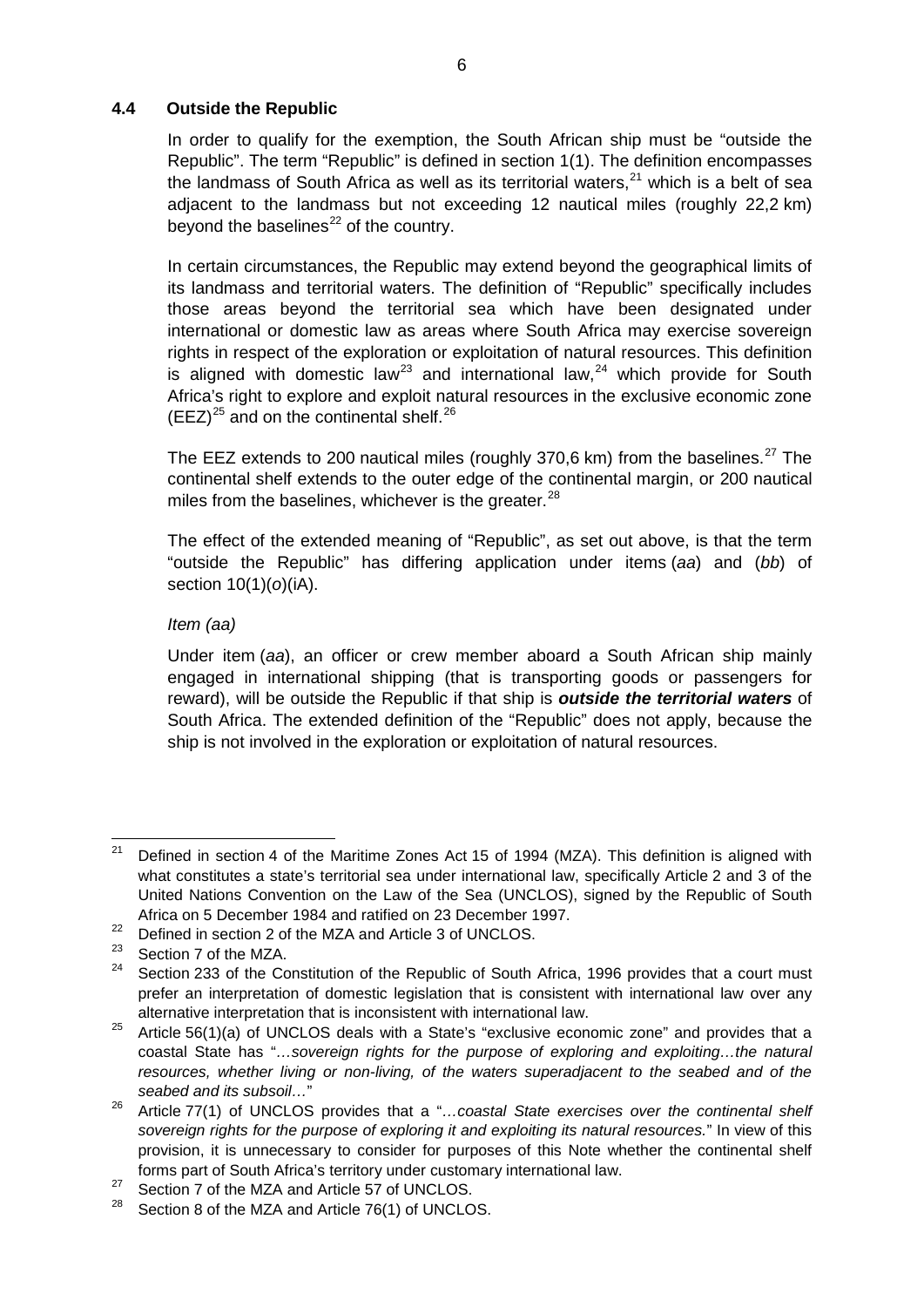### *Item (bb)*

Fishing constitutes the exploitation of South Africa's living natural resources, and therefore an extended definition of the Republic will apply. For purposes of item (*bb*), resident officers or crew members aboard a South African ship mainly engaged in fishing are regarded as being outside the Republic when the ship is either beyond the EEZ or beyond the edge of the continental shelf of South Africa depending on the type of fishing that is done.

For fishing of "living organisms belonging to sedentary species"<sup>[29](#page-6-1)</sup> the Republic will extend **up to the edge of the continental shelf of South Africa**. [30](#page-6-2) For all other types of fishing, the Republic does not extend **beyond the EEZ**. [31](#page-6-3)

<span id="page-6-0"></span>Officers or crew members not employed for the exploitation of natural resources may still qualify for the exemption of their earnings under section 10(1)(*o*)(ii), provided the requirements of that section are met. $32$ 

# **Example 3 – Outside the Republic**

*Facts:*

P is employed by a local company, XYZ, as an engineer aboard a South African ship that is mainly engaged in fishing. The ship left Durban harbour on 1 June 2015 and conducted its fishing activities between 15 and 20 nautical miles from the baselines, just beyond the territorial waters of South Africa, after which it returned to Durban harbour on 15 December 2015. P was paid a salary of R250 000 for services rendered aboard the ship.

#### *Result:*

P will not qualify for the exemption under section  $10(1)(o)(iA)(bb)$  as the ship was not mainly engaged in fishing outside the Republic. For a ship to be mainly engaged in fishing outside the Republic, it must be outside the EEZ or continental shelf, as appropriate.

P may still qualify for the exemption under section 10(1)(*o*)(ii), provided the requirements of that section are met.<sup>[32](#page-6-0)</sup>

#### **4.5 Days test and apportionment**

There is no "days test" requirement under section  $10(1)(o)(i)$ , whereby exemption will only be granted if the officer or crew member spends a certain amount of time outside the Republic. The test is simply whether the ship is mainly engaged in the activity outside of the Republic, and the employee derives remuneration form services rendered aboard that ship. If that is the case, all such remuneration derived by that employee will be exempt under section 10(1)(*o*)(iA), irrespective of how many

<span id="page-6-1"></span><sup>29</sup> "Sedentary species" are defined in Article 77(4) of UNCLOS to be "*organisms which, at the harvestable stage, either are immobile on or under the seabed or are unable to move except in constant physical contact with the seabed or the subsoil*".

<span id="page-6-2"></span> $30$  Under Articles 68 and 77(4) of UNCLOS, the rules applicable to the continental shelf apply to sedentary species.

<span id="page-6-4"></span><span id="page-6-3"></span> $31$  Articles  $56(1)(a)$  of UNCLOS.

<sup>32</sup> See Interpretation Note 16 for more information. Refer also to **Annexure B**.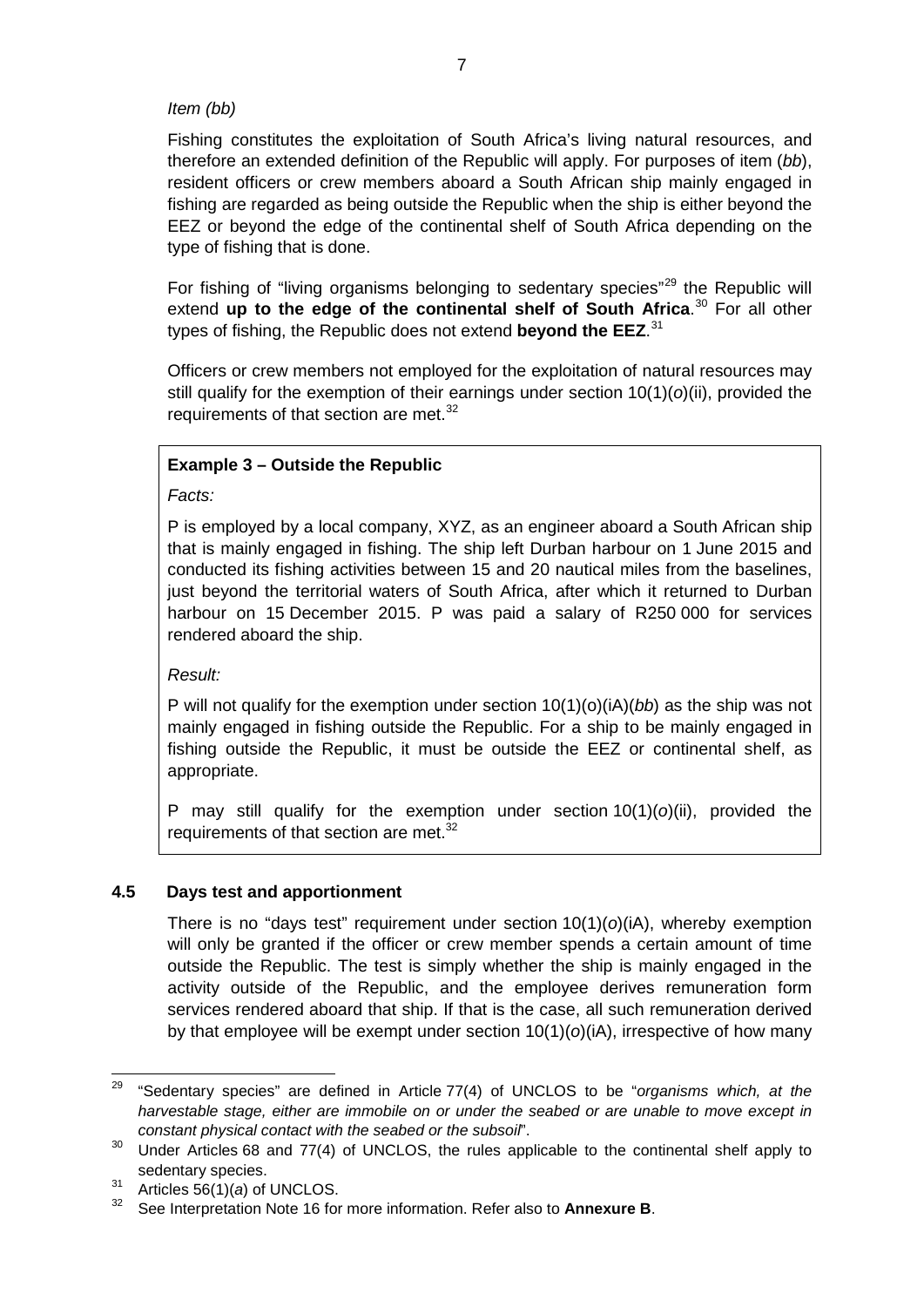days the employee was outside the Republic. No apportionment will therefore be necessary – even if a portion of the services are rendered in the Republic.

#### **5. Employees' tax, UIF and SDL**

The potential for an exemption under section 10(1)(*o*)(iA) does not automatically waive the obligation of an employer to deduct or withhold employees' tax under the Fourth Schedule. An employer that is satisfied that the provisions of section 10(1)(*o*)(iA) will apply in a particular case may, however, elect not to deduct or withhold employees' tax. In the case where the employee does not qualify for exemption and the employer has elected not to deduct or withhold employees' tax, the employer will be held liable for the employees' tax not deducted as well as the concomitant penalties and interest.

Each remuneration item qualifying for the section  $10(1)(o)(i)$  exemption must be disclosed under the relevant foreign service income source code on the employees' tax certificate (IRP5). Foreign salary income must, for example, be disclosed under code 3651, bonus payments under code 3655 and medical aid contributions under code 3860. *Code 3652 may not be used for any remuneration item that may qualify for exemption under section 10(1)(o)(iA)*. [33](#page-7-0)

An employer that has deducted or withheld employees' tax **may not refund the employees' tax to an employee**<sup>[34](#page-7-1)</sup> where it subsequently transpires that the remuneration qualifies for exemption under section 10(1)(*o*)(iA). The employee must claim the exemption on assessment. Supporting documentation in the form of, for example, a passport, an employment contract and confirmation of the ship's location, may be requested to substantiate the exemption claimed on assessment.

Any amount that is exempt under section 10(1)(*o*)(iA) no longer constitutes "remuneration" as defined in paragraph 1 of the Fourth Schedule.<sup>[35](#page-7-2)</sup> These amounts are not subject to the deduction of UIF or SDL. Any remuneration that remains taxable in South Africa will still be subject to the payment or withholding of levies or contributions under these statutes.

The exemption under section 10(1)(*o*)(iA) only applies to remuneration which is received by or a accrues to a South African resident employee during the year of assessment for services rendered on a South African ship.

#### **5 Conclusion**

The remuneration of officers or crew members of a South African ship mainly engaged in "international shipping" as defined in section 12Q(1), or a South African ship mainly engaged in fishing outside the Republic, is exempt from taxation.

In certain circumstances, the remuneration of officers or crew members may not qualify for the exemption in section  $10(1)(o)(i)$ . It may, however, be possible that the

<span id="page-7-0"></span><sup>33</sup> For details of the correct IRP5 disclosure, see *Guide for Codes Applicable to Employees' Tax Certificates 2016*.

<span id="page-7-2"></span><span id="page-7-1"></span><sup>&</sup>lt;sup>34</sup> Paragraph 29 of the Fourth Schedule.

<sup>35</sup> The term "remuneration" is defined to mean "*…any amount of income…*" (Emphasis added.) "Income" as defined in section 1(1) excludes exempt income.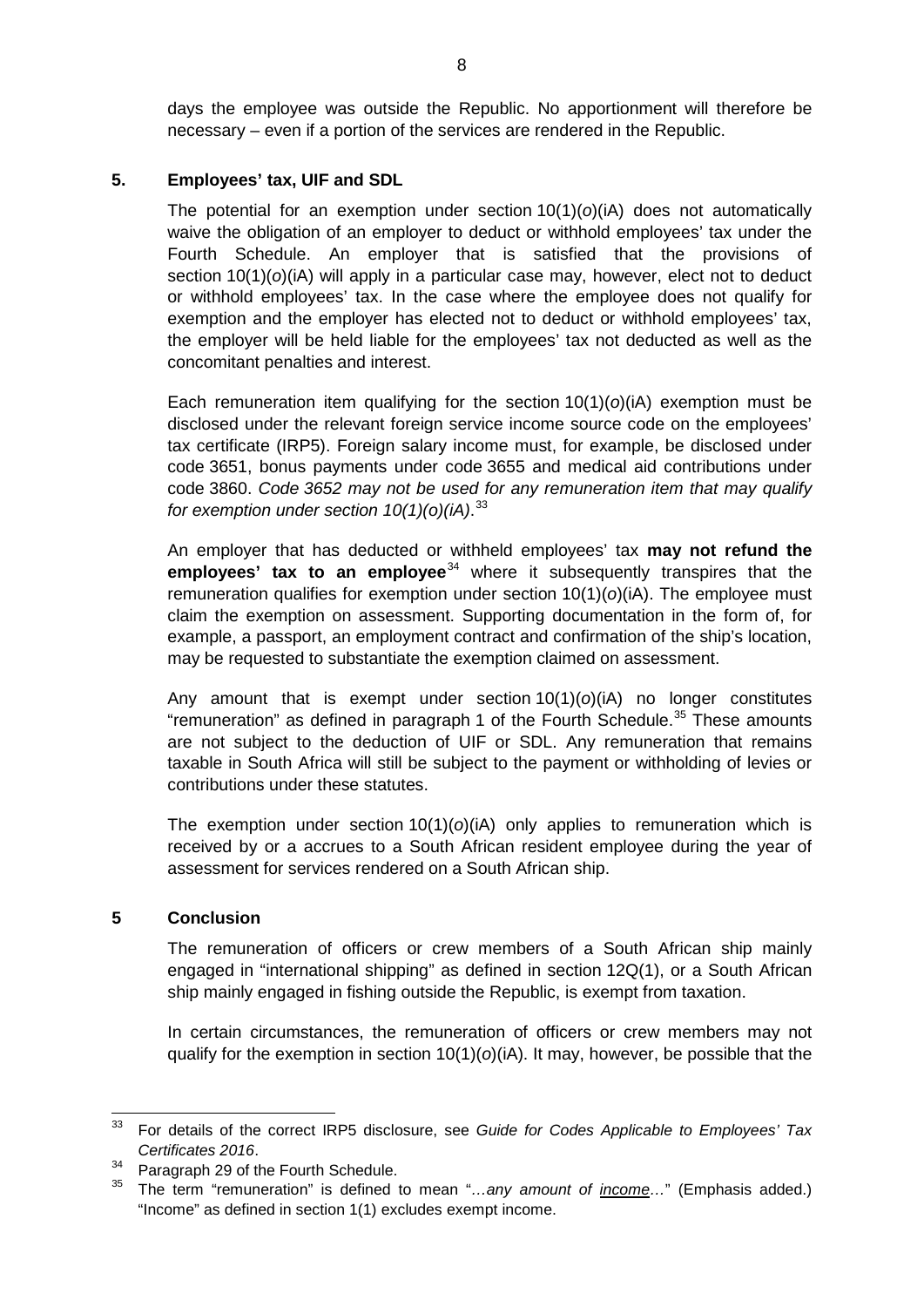remuneration of these officers or crew members qualify for the exemption under section 10(1)(*o*)(i) or 10(1)(*o*)(ii).

**Legal Counsel SOUTH AFRICAN REVENUE SERVICE**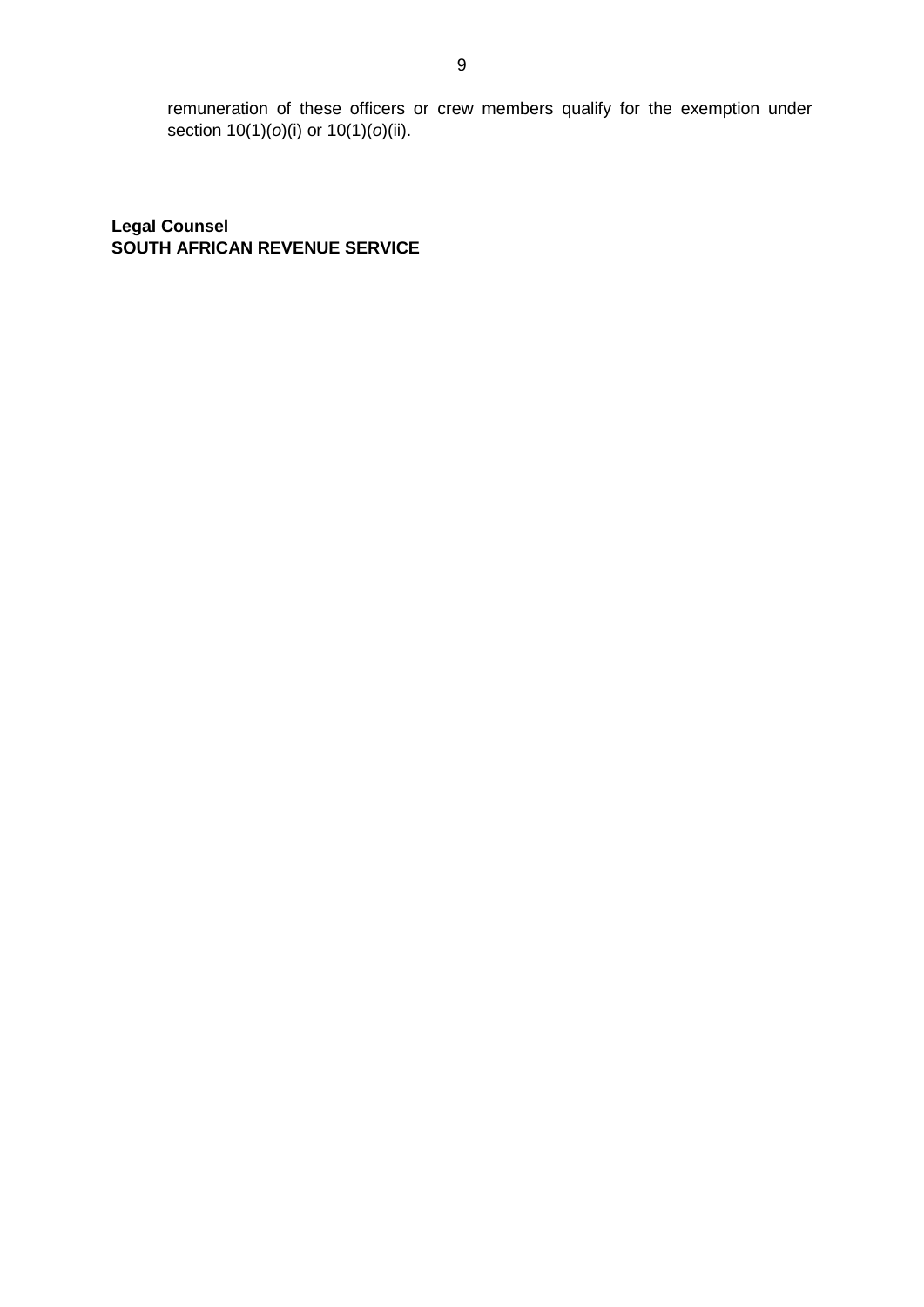#### <span id="page-9-0"></span>**Annexure A – The law**

#### **Definition of "Republic" in section 1(1)**

**"Republic"** means the Republic of South Africa and, when used in a geographical sense, includes the territorial sea thereof as well as any area outside the territorial sea which has been or may be designated, under international law and the laws of South Africa, as areas within which South Africa may exercise sovereign rights or jurisdiction with regard to the exploration or exploitation of natural resources;

#### **Section 10(1)(***o***)(iA)**

any form of remuneration—

- (iA) as defined in paragraph 1 of the Fourth Schedule, derived by any person as an officer or crew member of a South African ship as defined in section 12Q(1) mainly engaged—
	- (*aa*) in international shipping as defined in section 12Q(1); or
	- (*bb*) in fishing outside the Republic; or

#### **Section 12Q(1)**

For the purposes of this section—

**"international shipping"** means the conveyance for compensation of passengers or goods by means of the operation of a South African ship mainly engaged in international traffic;"

**"South African ship"** means a ship which is registered in the Republic in accordance with Part 1 of Chapter 4 of the Ship Registration Act, 1998 (Act No. 58 of 1998).

#### **Definition of "remuneration" in paragraph 1 of the Fourth Schedule to the Act**

**"remuneration"** means any amount of income which is paid or is payable to any person by way of any salary, leave pay, wage, overtime pay, bonus, gratuity, commission, fee, emolument, pension, superannuation allowance, retiring allowance or stipend, whether in cash or otherwise and whether or not in respect of services rendered, including—

- (*a*) any amount referred to in paragraph (*a*),(*c*),(*c*A),(*c*B),(*d*),(*e*),(*e*A) or (*f*) of the definition of "gross income" in section 1 of this Act;
- (*b*) any amount required to be included in such person's gross income under paragraph (*i*) of that definition, excluding an amount described in paragraph 7 of the Seventh Schedule;
- (*b*A) any allowance or advance, which must be included in the taxable income of that person in terms of section 8(1)(*a*)(i), other than—
	- (i) an allowance in respect of which paragraph (*c*) or (*c*A) applies; or
	- (ii) an allowance or advance paid or granted to that person in respect of accommodation, meals or other incidental costs while that person is by reason of the duties of his or her office obliged to spend at least one night away from his or her usual place of residence in the Republic: Provided that where—
		- (*aa*) such an allowance or advance was paid or granted to a person during any month in respect of a night away from his or her usual place of residence; and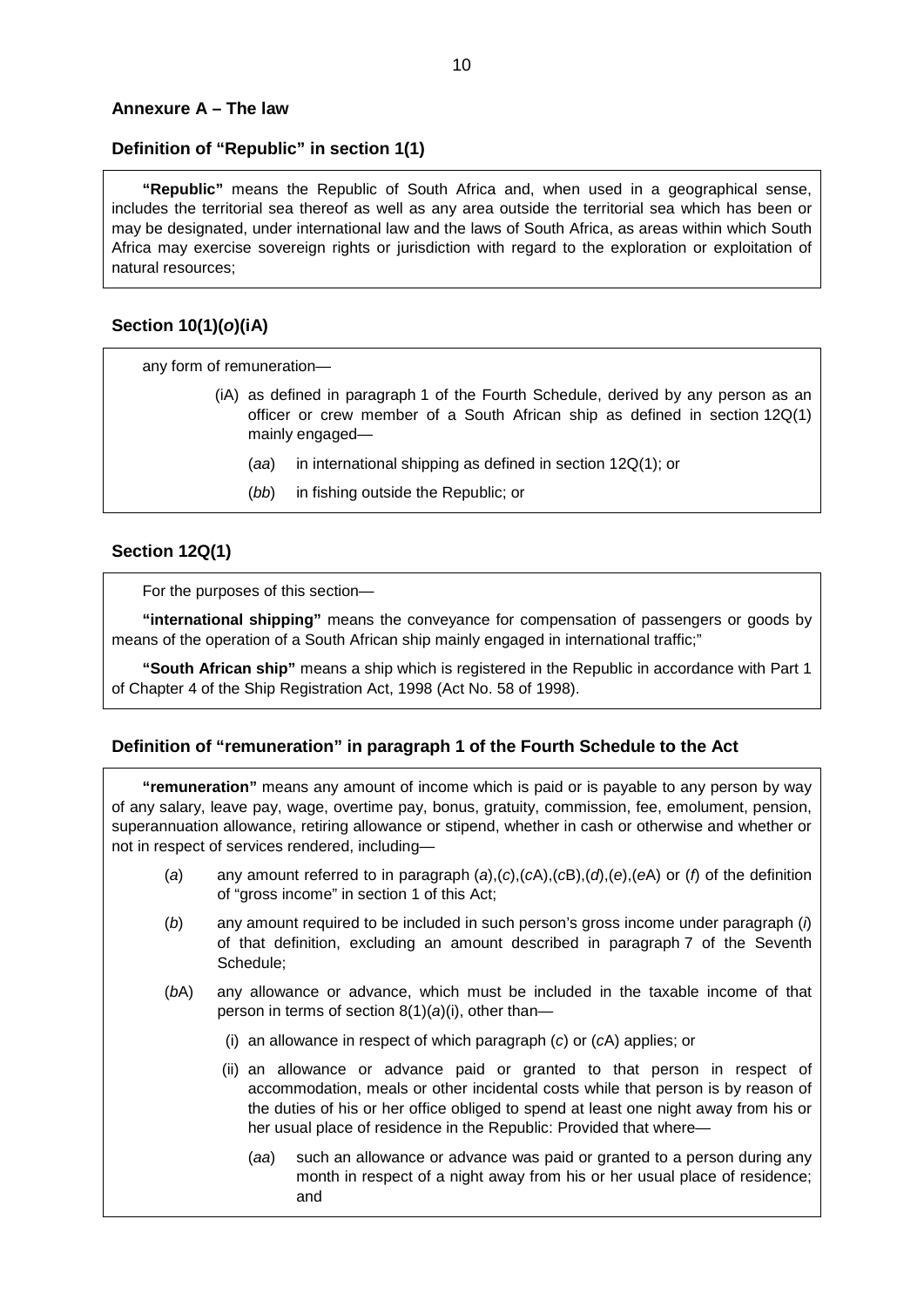(*bb*) that person has not by the last day of the following month either spent the night away from his or her usual place of residence or refunded that allowance or advance to his or her employer,

that allowance or advance is deemed not to have been paid or granted to that person during that first-mentioned month in respect of accommodation, meals or other incidental costs, but is deemed to be an amount which has become payable to that person in that following month in respect of services rendered by that person;

- (*c*) 50 per cent of the amount of any allowance referred to in section 8(1)(*d*) granted to the holder of a public office contemplated in section 8(1)(*e*);
- (*c*A) 80 per cent of the amount of any allowance or advance in respect of transport expenses referred to in section  $8(1)(b)$ , other than any such allowance or advance contemplated in section  $8(1)(b)(iii)$  which is based on the actual distance travelled by the recipient, and which is calculated at a rate per kilometre which does not exceed the appropriate rate per kilometre fixed by the Minister of Finance under section 8(1)(*b*)(iii): Provided that where the employer is satisfied that at least 80 per cent of the use of the motor vehicle for a year of assessment will be for business purposes, then only 20 per cent of the amount of such allowance or advance must be included;
- (*c*B) 80 per cent of the amount of the taxable benefit as determined in terms of paragraph 7 of the Seventh Schedule: Provided that where the employer is satisfied that at least 80 per cent of the use of the motor vehicle for a year of assessment will be for business purposes, then only 20 per cent of such amount must be included;
- (*d*) any gain determined in terms of section 8B, which must be included in that person's income under that section;
- (*e*) any gain determined in terms of section 8C which is required to be included in the income of that person;
- (*f*) any amount deemed to be income accrued to that person in terms of section 7(11),

but not including—

- $(i)$  . . .
- (ii) any amount paid or payable in respect of services rendered or to be rendered by any person (other than a person who is not a resident or an employee contemplated in paragraph (*b*), (*c*), (*d*), (*e*) or (*f*) of the definition of "employee") in the course of any trade carried on by him independently of the person by whom such amount is paid or payable and of the person to whom such services have been or are to be rendered: Provided that for the purposes of this paragraph a person shall not be deemed to carry on a trade independently as aforesaid if the services are required to be performed mainly at the premises of the person by whom such amount is paid or payable or of the person to whom such services were or are to be rendered and the person who rendered or will render the services is subject to the control or supervision of any other person as to the manner in which his or her duties are performed or to be performed or as to his hours of work: Provided further that a person will be deemed to be carrying on a trade independently as aforesaid if he throughout the year of assessment employs three or more employees who are on a full time basis engaged in the business of such person of rendering any such service, other than any employee who is a connected person in relation to such person;
- (iii) any pension or additional pension under the Aged Persons Act, 1967 (Act No. 81 of 1967), or the Blind Persons Act, 1968 (Act No. 26 of 1968), any disability grant or additional or supplementary allowance under the Disability Grants Act, 1968 (Act No. 27 of 1968), or any grant or contribution under the provisions of section 89 of the Children's Act, 1960 (Act No. 33 of 1960);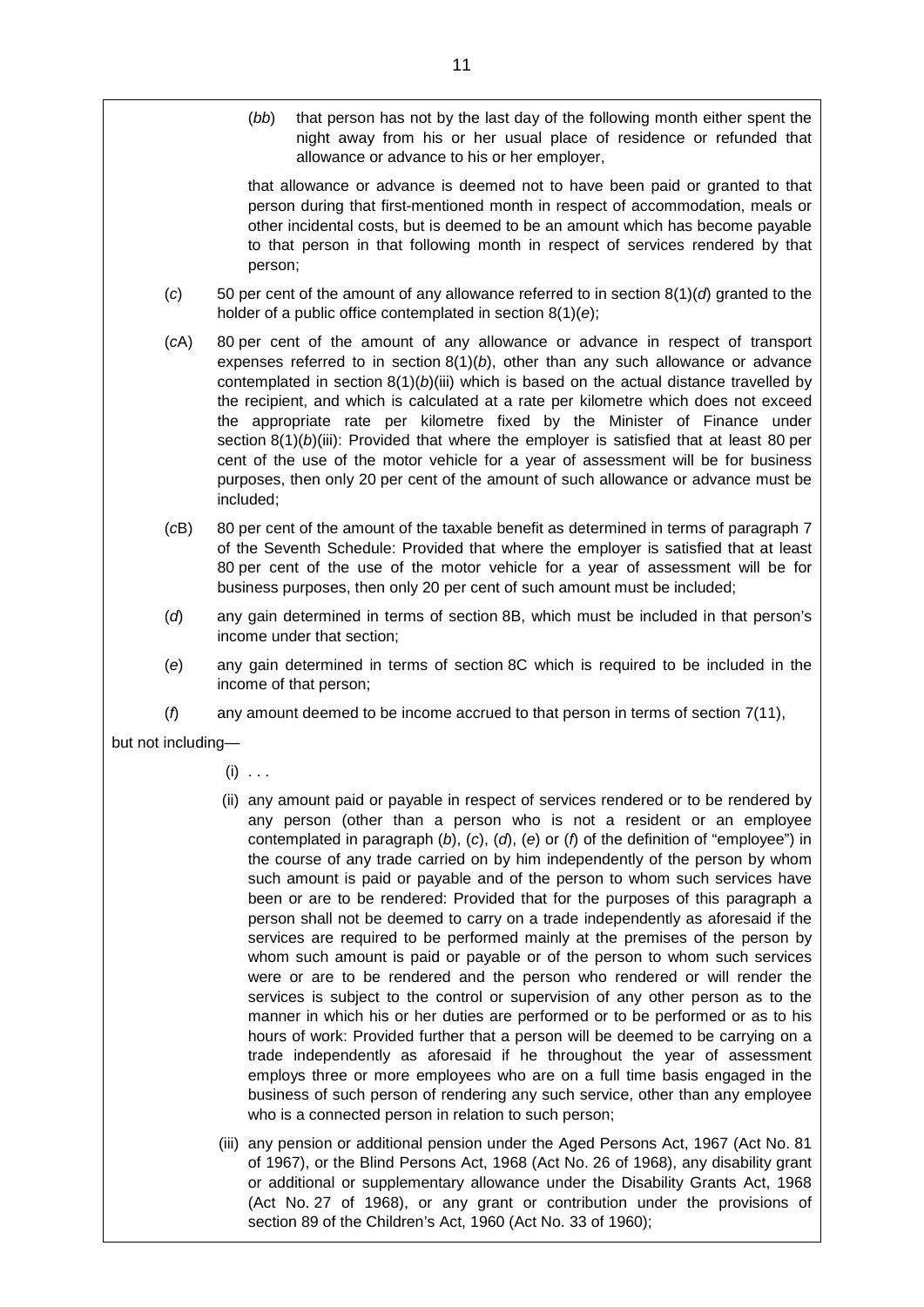$(iv) \dots$ 

 $(v)$  ...

- (vi) any amount paid or payable to any employee wholly in reimbursement of expenditure actually incurred by such employee in the course of his employment;
- (vii) . . .
- (viii) any annuity under an order of divorce or decree of judicial separation or under any agreement of separation;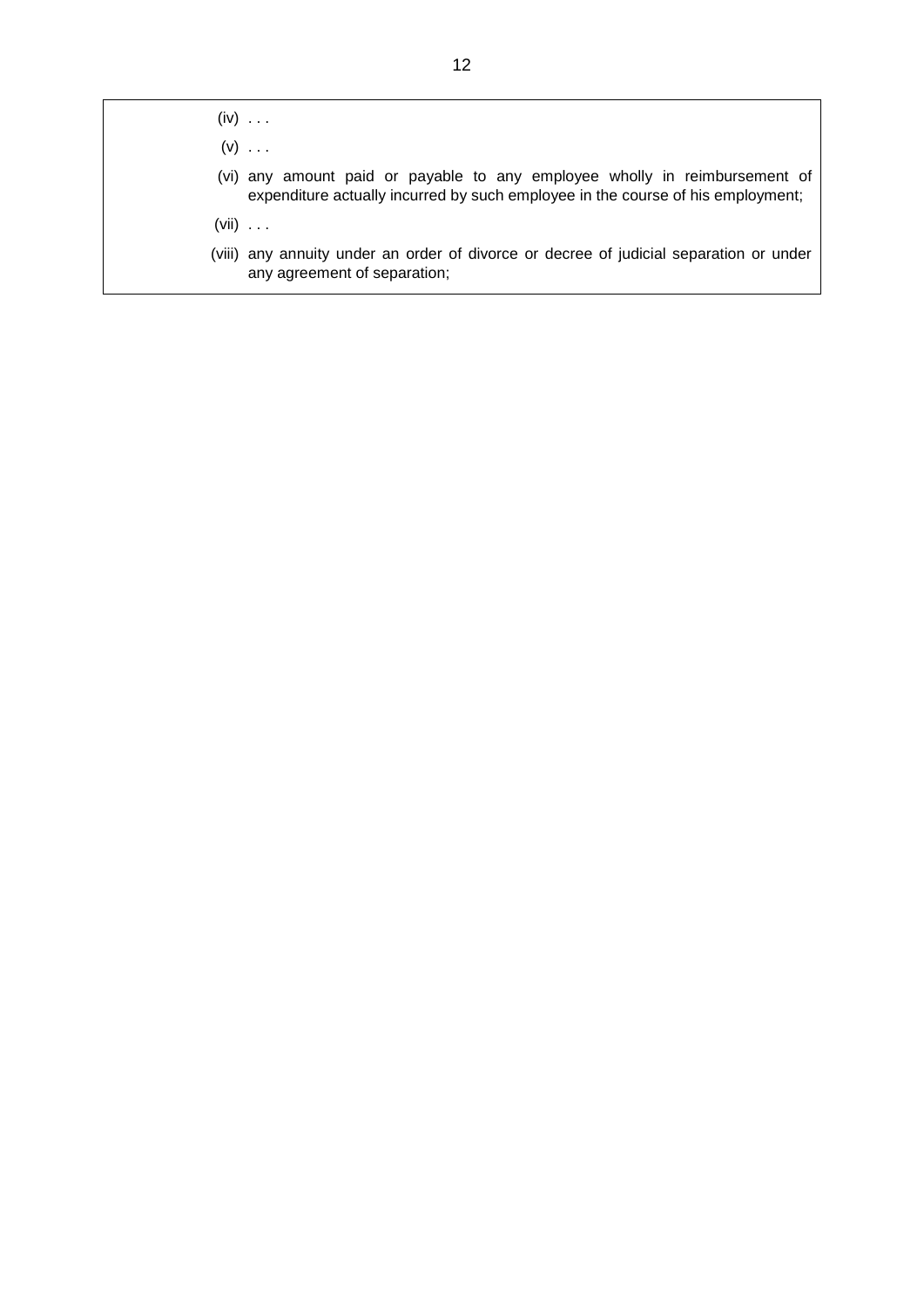| <b>Relevant aspect</b>    | Section 10(1)(o)(i)                                                                                                                                                                                                                                                                         | Section 10(1)(o)(iA)                                                                                                                                                                                                                                                               | Section 10(1)(o)(ii)                                                                                                                                                                                                                                                                 |
|---------------------------|---------------------------------------------------------------------------------------------------------------------------------------------------------------------------------------------------------------------------------------------------------------------------------------------|------------------------------------------------------------------------------------------------------------------------------------------------------------------------------------------------------------------------------------------------------------------------------------|--------------------------------------------------------------------------------------------------------------------------------------------------------------------------------------------------------------------------------------------------------------------------------------|
| <b>Remuneration</b>       | As defined in paragraph 1<br>of the Fourth Schedule.                                                                                                                                                                                                                                        | As defined in paragraph 1<br>of the Fourth Schedule.                                                                                                                                                                                                                               | Salary, leave pay, wage,<br>overtime pay, bonus,<br>gratuity, commission, fee,<br>emolument or allowance,<br>including any amount<br>referred to in paragraph $(i)$<br>of the definition of "gross<br>income" in section 1(1) or<br>an amount referred to in<br>section 8, 8B or 8C. |
| <b>Employee</b>           | Item (aa): Any officers and<br>crew members, excluding<br>an independent contractor<br>or self-employed person.<br>Item (bb): Only officers or<br>crew members solely<br>employed for the<br>navigation of the ship,<br>excluding an independent<br>contractor or self-<br>employed person. | Any officers and crew<br>members, excluding an<br>independent contractor or<br>self-employed person.                                                                                                                                                                               | Any employee, excluding<br>an independent contractor<br>or self-employed person.                                                                                                                                                                                                     |
| <b>Employer</b>           | Resident or non-resident<br>employers.                                                                                                                                                                                                                                                      | Resident or non-resident<br>employers.                                                                                                                                                                                                                                             | Resident or non-resident<br>employers.                                                                                                                                                                                                                                               |
| <b>Qualifying ship</b>    | Any ship (international or<br>South African) engaged in<br>a specified activity (see<br>below).                                                                                                                                                                                             | South African registered<br>ships as defined in<br>section 12Q(1) mainly<br>engaged in a specified<br>activity (see below).                                                                                                                                                        | N/A                                                                                                                                                                                                                                                                                  |
| <b>Activities of ship</b> | Item (aa): international<br>transportation for reward<br>of passengers or goods.<br>Item (bb): prospecting,                                                                                                                                                                                 | Item (aa): international<br>shipping as defined in<br>section 12Q(1), meaning<br>the conveyance for<br>compensation of<br>passengers or goods by<br>means of the operation of<br>a South African ship<br>mainly engaged in<br>international traffic.<br>Item (bb): fishing outside | N/A                                                                                                                                                                                                                                                                                  |
|                           | exploration or mining for or<br>production of any minerals<br>(including natural oils)<br>from the seabed outside<br>the Republic.                                                                                                                                                          | the Republic.                                                                                                                                                                                                                                                                      |                                                                                                                                                                                                                                                                                      |
| <b>Qualifying period</b>  | During a year of<br>assessment.                                                                                                                                                                                                                                                             | During a year of<br>assessment.                                                                                                                                                                                                                                                    | During any 12 month<br>period.                                                                                                                                                                                                                                                       |

# <span id="page-12-0"></span>**Annexure B – Comparison between section 10(1)(***o***)(i), (iA) and (ii)**